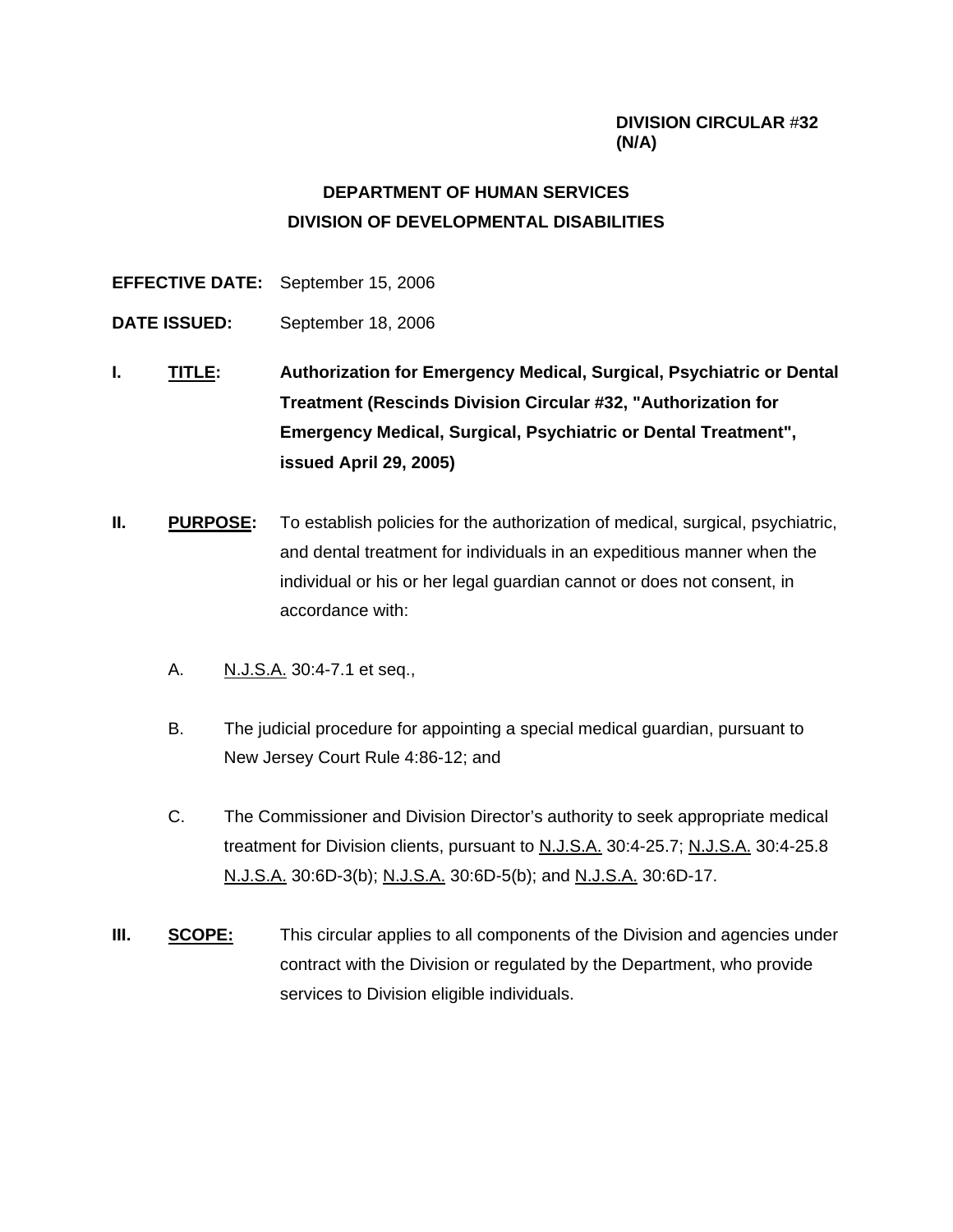### **IV**. **POLICIES:**

- A. Informed consent for medical, surgical, psychiatric or dental treatment is to be provided as follows:
	- 1. For a minor, the parent/guardian, if available, shall give informed consent;
	- 2. For an individual who is over the age of 18 and is his or her own guardian and is presently able to give consent, the individual shall give informed consent;
	- 3. For an individual who is over the age of 18 and has been adjudicated incapacitated in accordance with state law the legal guardian, if available, shall give informed consent; or
	- 4. For all other individuals informed consent shall be given in accordance with the procedures outlined in this circular.
- B. This circular outlines the procedures that Division staff and staff of agencies under contract with the Division are to follow to ensure that informed consent is obtained for medical, surgical, psychiatric or dental treatment for individuals.
- C. The Chief Executive Officer (CEO) and Regional Administrator (RA) shall not have authority to give informed consent in matters that are not medical in nature, as defined in IV. B of this circular.
	- 1. In the event that a request is received for informed consent or permission for non-medical purposes such as recreational events (i.e. camp), the individual shall be asked to complete the consent form. If the agency sponsoring the camp activity or event will not accept this form, the CEO or RA may provide a statement endorsing the individual's participation in the activity but shall make the agency aware that, pursuant to N.J.S.A. 30:4-7.1 et seq., he/she does not have authority to provide consent for such participation.
	- 2. The CEO and RA shall not sign consent forms or permission slips that includes a statement that releases or holds the entity harmless from liability of any harm.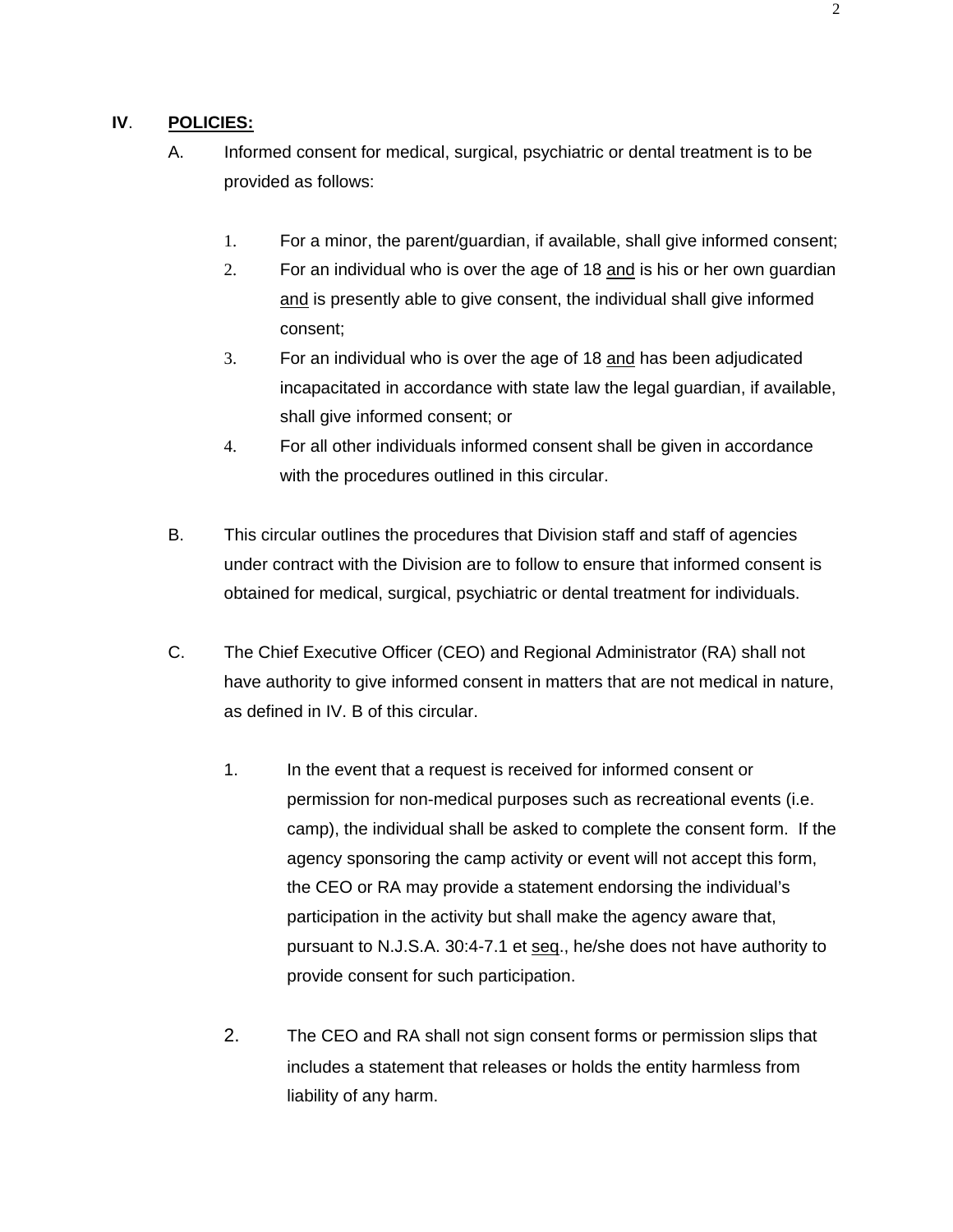#### **V**. **GENERAL STANDARDS**

A. Definitions For the purpose of this circular, the following terms shall have the meanings defined herein:

"Administrator" means Chief Executive Officer of a developmental center or the Regional Administrator of a regional office of Community Services.

"Appears to be an incapacitated person" means a person that the Administrator, after having had the benefit of the evaluations of his or her staff, believes in good faith would meet the standard of an incapacitated person.

"Affiant" means the individual completing an affidavit.

"Bureau of Guardianship Services (BGS)" means the unit within the Division that has the responsibility and authority to provide guardianship of the person to individuals in need of such services, in accordance with N.J.A.C. 10:45-1.2.

"Chief Executive Officer (CEO)" means the individual with administrative authority over a developmental center.

"Department" means the New Jersey Department of Human Services.

"Division" means the New Jersey Division of Developmental Disabilities.

"Grave Medical Emergency" means a situation in which:

- 1. An individual requires immediate:
	- a. surgical intervention;
	- b. other medical treatment;
	- c. psychiatric treatment; or
	- d. dental treatment; and
- 2. The surgical intervention, other medical, psychiatric or dental treatment is necessary in order to prevent the: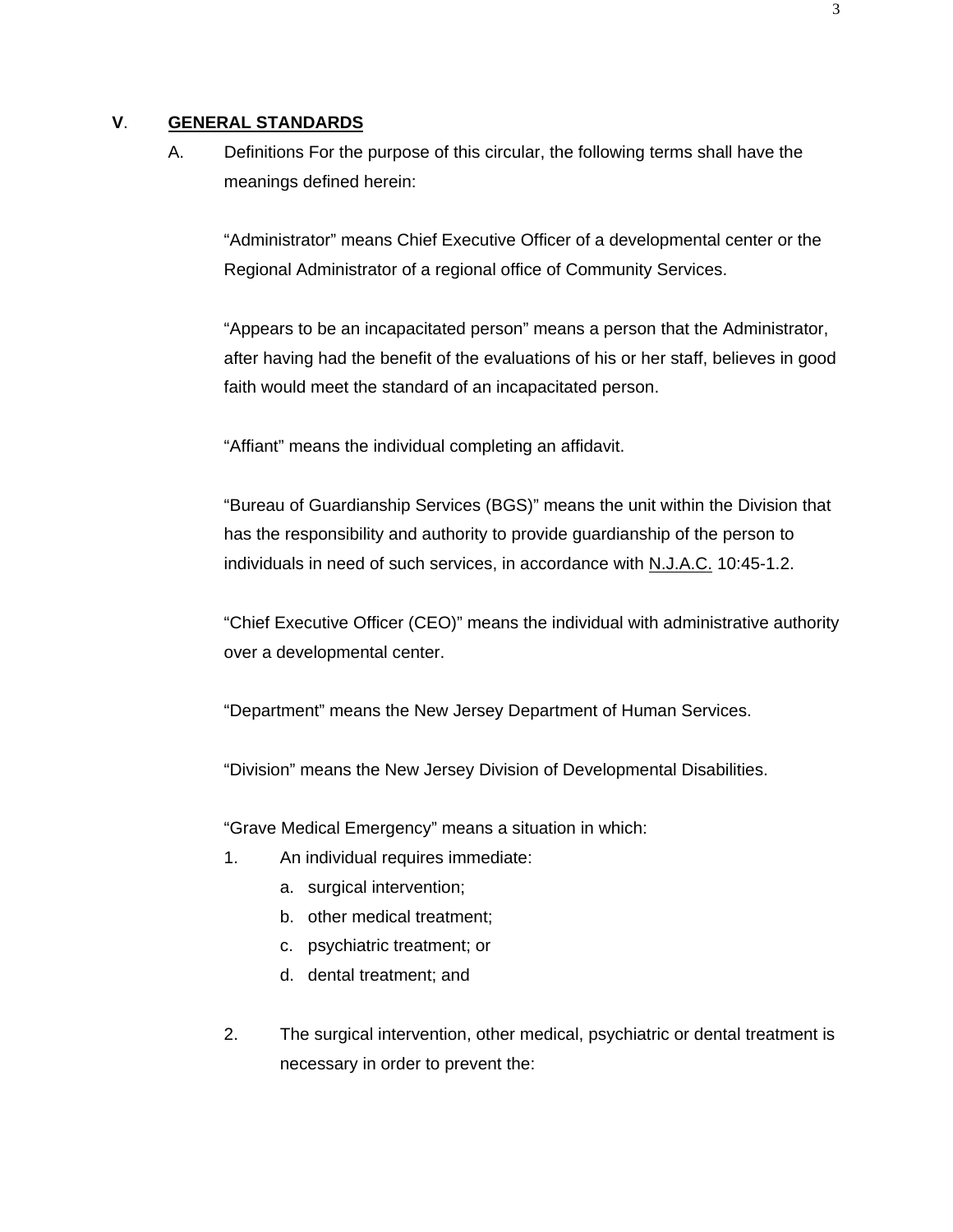- a. death of an individual; or
- b. serious consequences to an individual.

"Individual" means an individual who is eligible for services from the Division of Developmental Disabilities.

"Incapacitated Person" means an individual over the age of 18 who has been found to have a significant chronic functional impairment to such a degree that the person either lacks the cognitive capacity to make decisions for himself or to communicate, in any way, decisions to others and has been adjudicated an incapacitated person by a court of competent jurisdiction. Significant chronic functional impairment includes, but is not limited to, a lack of comprehension of concepts related to personal care, health care, or medical treatment.

"Informed Consent" means a formal expression, oral or written, of agreement with a proposed course of action by an individual who has the capacity, the information, and the ability to render voluntary agreement or by an individual with fiduciary authority.

"Minor" means an individual less than 18 years of age.

"Reasonable Notice" means

- 1. notice in writing that includes:
	- a. describing the individual's current medical situation;
	- b. the proposed medical, surgical, psychiatric or treatment;
	- c. the reason the proposed treatment is recommended;
	- d. the prognosis;
	- e. the telephone number of the Administrator;
	- f. a form on which the parent or guardian can indicate whether he or she will give informed consent to the treatment to be returned to the Administrator; and
	- g. a postage paid return envelope to mail the consent form.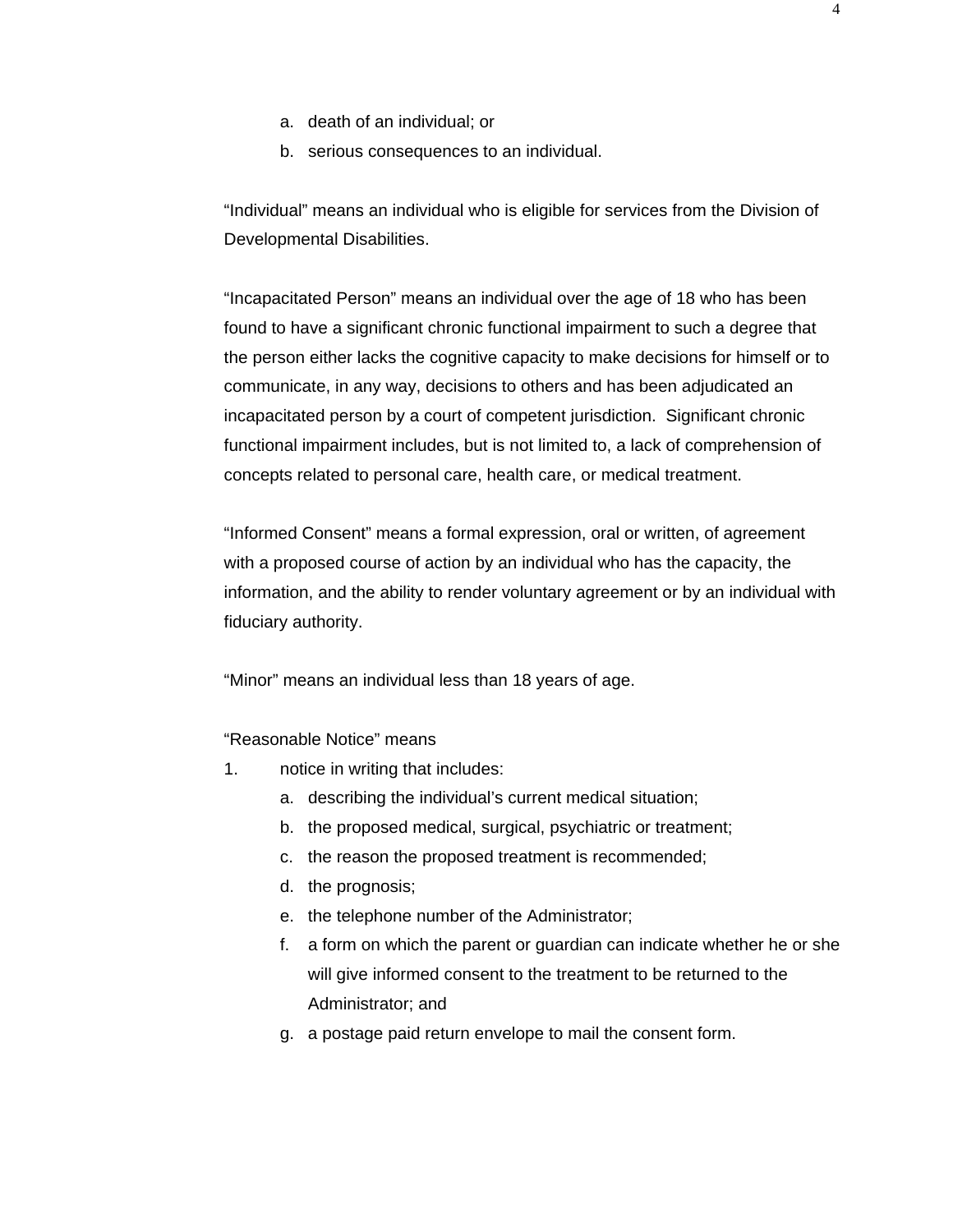- 2. mailed by regular U.S. and Certified Return Receipt Mail to the last know address of the parent or guardian; and
- 3. ten or more days in advance of the proposed treatment or if the situation is emergent, but not a grave emergency, as many days in advance of the proposed treatment as possible under the circumstances.

"Regional Administrator" means the individual with administrative authority over community operations within several counties.

"Special Medical Guardian" means an individual or the Bureau of Guardianship Services (BGS) appointed by the court to provide written consent to medical, surgical, psychiatric or dental procedures approved by the court, after two physicians, independent of one another, have concluded that an individual is incapacitated with respect to providing informed consent to medical, surgical, psychiatric or dental treatment and a physician attests that the prompt rendering of medical, surgical, psychiatric or dental treatment is necessary in response to a substantial threat to the individual's life or health.

- B. There may be life and death situations when time does not permit consent to be obtained without risk to the life of the individual. In such instances, the decision to proceed with the medical, surgical, psychiatric or dental treatment is made by the treating physician, surgeon, psychiatrist or dentist in accordance with their own policies and professional responsibilities.
- C. Where it is determined that an individual is in need of a special medical guardian, and no guardian is appointed, the Division will work with the medical care provider to have a special medical guardian appointed as soon as possible. If the medical provider is unwilling or unable to seek appointment of a special medical guardianship, BGS will make such application itself in accordance with this circular.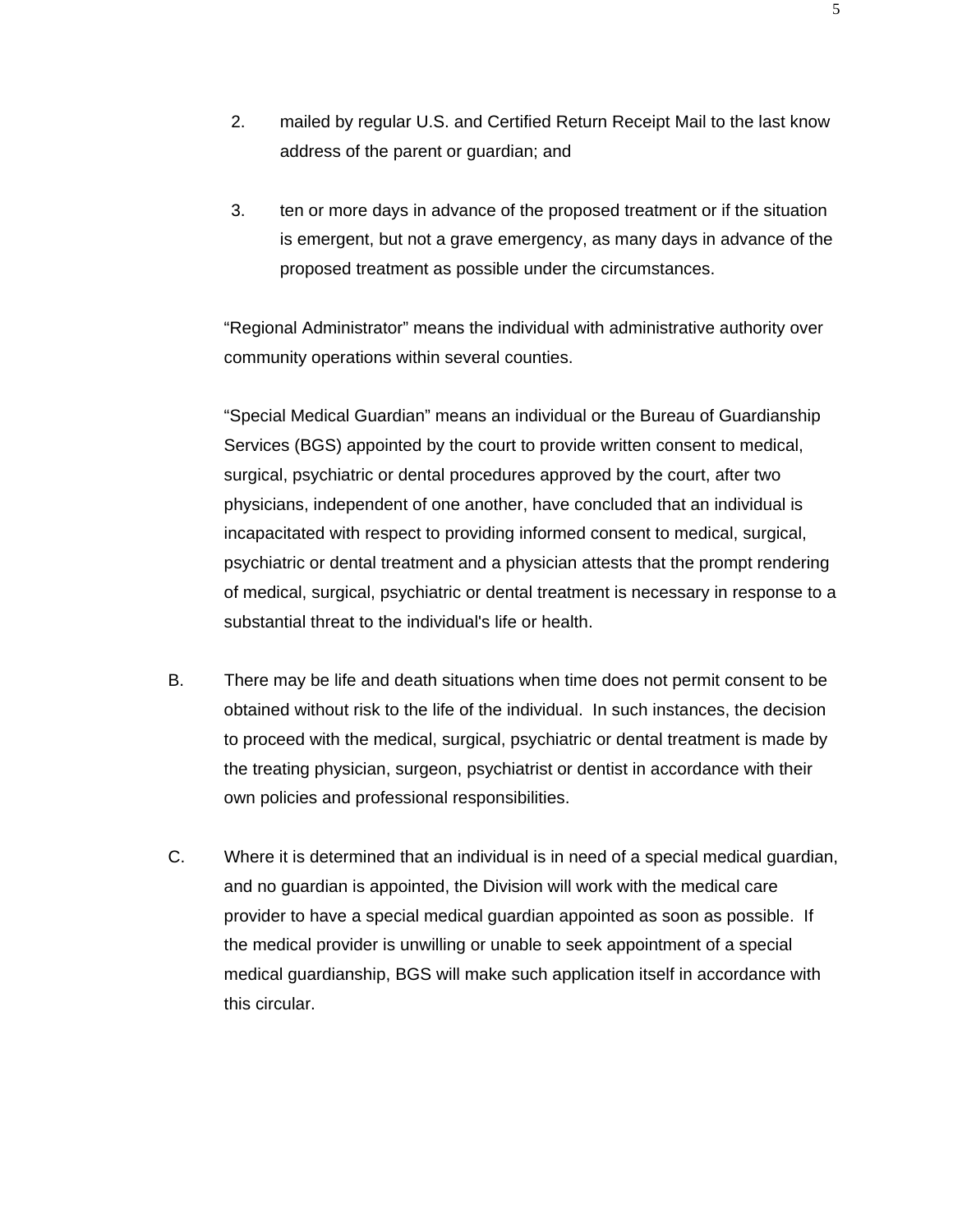D. Once a special medical guardian has been appointed, Division staff shall proceed to obtain general guardianship for the individual, if warranted, as soon as possible.

## **VI. PROCEDURES FOR OBTAINING INFORMED CONSENT**

Procedures for each type of individual are listed in order of preference.

- A. For individuals who are over 18 years old and have been determined to not require a guardian in accordance with Division Circular # 6 (N.J.A.C. 10:43):
	- 1. The individual shall give informed consent.
	- 2. In the event that the individual presently is unable to give informed consent the Administrator may give informed consent, consistent with a physician's certification as described below; and
		- a. Where a licensed professional certifies in writing that the situation presents a grave emergency; or
		- b. Where:
			- i. there is no parent or guardian
				- (a) known to the Administrator of the component after reasonable inquiry; or
				- (b) available, who is competent to give informed consent for the treatment of the individual; or
				- (c) who after reasonable notice to the parent or guardian of the proposed treatment, and prior to a date fixed in the notice for such treatment, refuses or neglects to execute and submit to such administrator a written notification expressing either grant or denial of informed consent for such procedure; and
			- ii. A licensed physician, surgeon, psychiatrist or dentist certifies in writing that the treatment to be performed: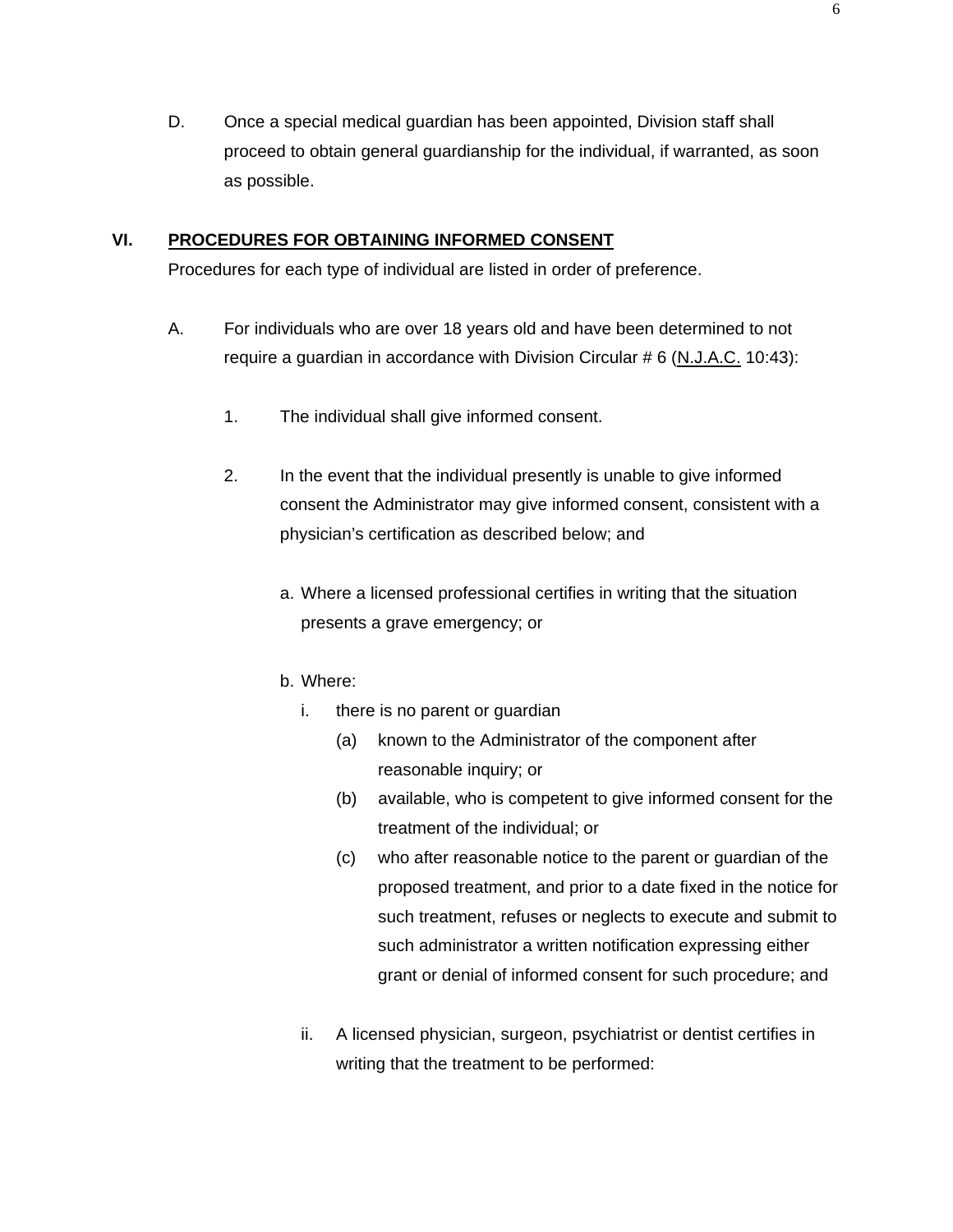- (a) is essential or beneficial to the general health and welfare of the individual; or
- (b) will improve the individual's opportunity for recovery or prolong or save his or her life.
- 3. A Special Medical Guardian appointed by the court shall give informed consent consistent with the court's order. In a situation where the individual or the Administrator cannot consent, the administrator shall immediately notify the Chief of BGS, who will work with the medical care provider to have a special medical guardian appointed or shall make such application itself as soon as possible.
- B. For a minor or a person with a guardian, whether it is BGS or individual appointed by the court, or BGS serving as administrative guardian:
	- 1. The guardian or administrative guardian shall give informed consent.
	- 2. The Administrator may give informed consent, consistent with a physician's certification as described below; and:
		- a. Where a licensed professional certifies in writing the situation presents a grave emergency; or
		- b. Where:
			- i. the guardian and/or parent(s)
				- (a) is deceased;
				- (b) is not presently competent to give informed consent for the treatment of the individual; or
				- (c) who after reasonable written notice of the proposed treatment, and prior to a date fixed in the notice for such treatment, refuses or neglects to execute and submit to such administrator a written notification expressing either grant or denial of informed consent for such procedure; and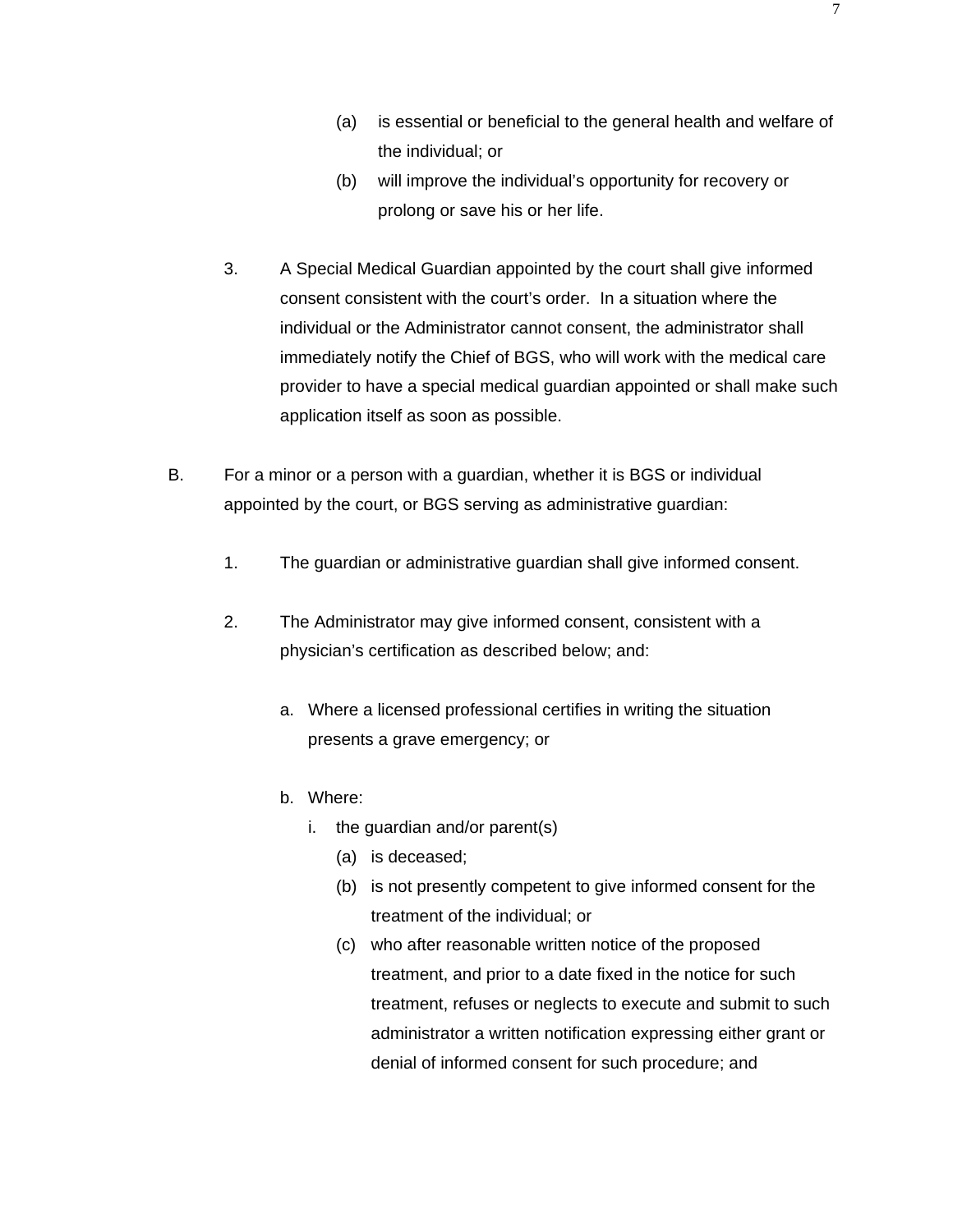- ii. a licensed physician, surgeon, psychiatrist or dentist certifies in writing that the treatment to be performed:
	- (a) is essential or beneficial to the general health and welfare of the individual; or
	- (b) will improve the individual's opportunity for recovery or prolong or save his or her life.
- 3. A Special Medical Guardian appointed by the court shall give informed consent consistent with the court's order. In a situation where the individual or the Administrator cannot consent, the administrator shall immediately notify the Chief of BGS, who will work with the medical care provider to have a special medical guardian appointed or shall make such application itself as soon as possible.
- C. If there is an indication that a person may require a guardian and no guardian has been appointed:
	- 1. The Administrator may give informed consent consistent with a physician's certification as described below and:
		- a. Where a licensed professional certifies in writing that the situation presents a grave emergency; or
		- b. Where:
			- i. there is no parent or guardian
				- (a) known to the Administrator of the component after reasonable inquiry; or
				- (b) available, who is competent to give informed consent for the treatment of the individual; or
				- (c) who after reasonable notice to the parent or guardian of the proposed treatment, and prior to a date fixed in the notice for such treatment, refuses or neglects to execute and submit to such administrator a written notification expressing either grant or denial of informed consent for such procedure; and